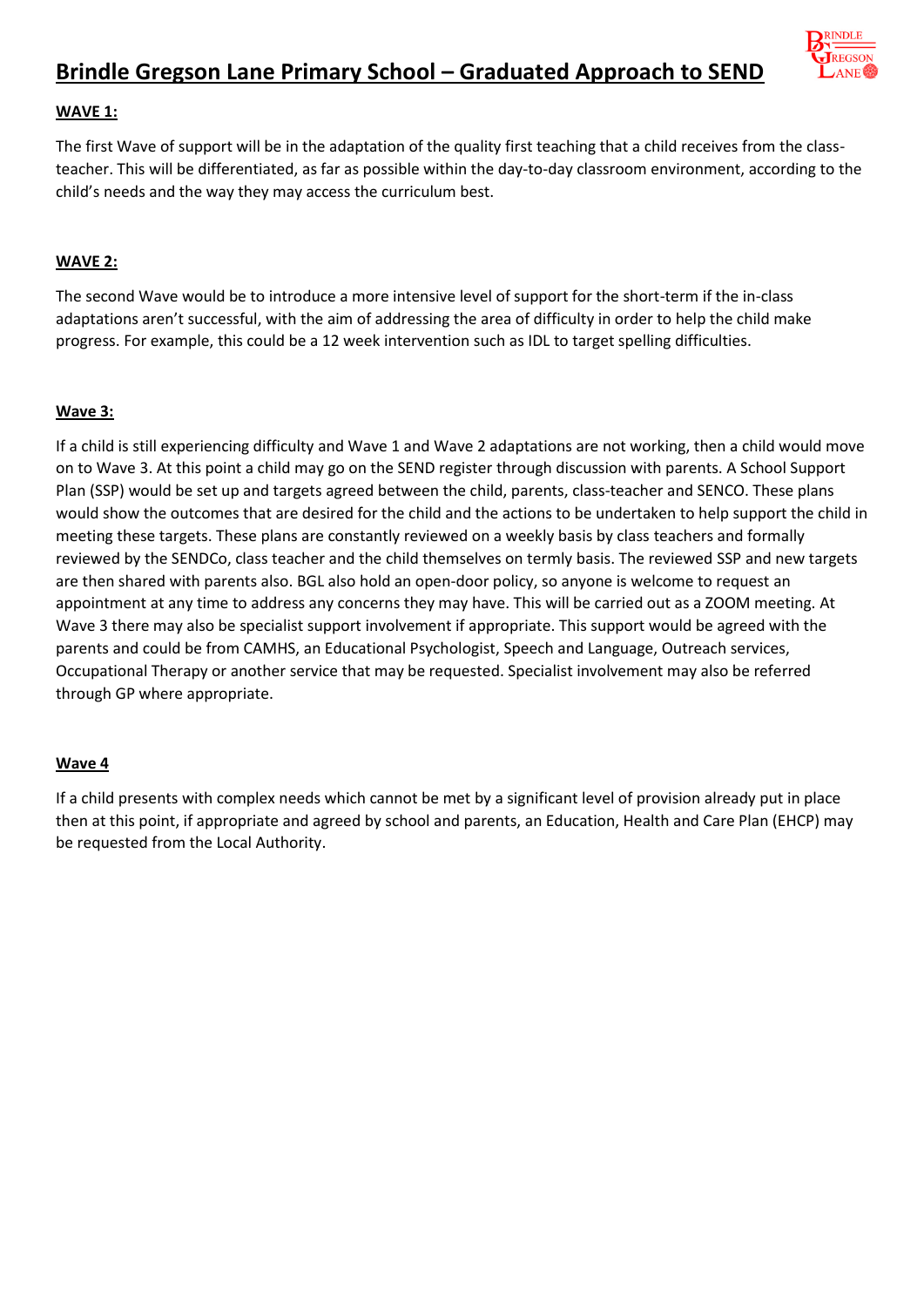| <b>Cognition and Learning</b> |                                   |           |                                      |           |                                   |  |
|-------------------------------|-----------------------------------|-----------|--------------------------------------|-----------|-----------------------------------|--|
|                               | Wave 1                            |           | <b>Wave 2</b>                        |           | Wave 3                            |  |
| $\bullet$                     | Multi-sensory teaching and        | $\bullet$ | Catch up phonics programme           | $\bullet$ | <b>PIVATS 5 - Number</b>          |  |
|                               | learning                          | $\bullet$ | <b>IDL English</b>                   | $\bullet$ | PIVATS 5 - Shape, Space and       |  |
| $\bullet$                     | Differentiated curriculum         | $\bullet$ | <b>IDL Maths</b>                     |           | <b>Measure</b>                    |  |
| $\bullet$                     | Personalised seating plans        | $\bullet$ | See and Learn Phonics                | $\bullet$ | PIVATS 5 - Using and Applying.    |  |
| $\bullet$                     | <b>Targeted and effective</b>     |           | Programme                            | $\bullet$ | <b>PIVATS 5 - Reading</b>         |  |
|                               | questioning                       | $\bullet$ | <b>Words First</b>                   | $\bullet$ | <b>PIVATS 5 - Writing</b>         |  |
| $\bullet$                     | Targeted teacher/teaching         | $\bullet$ | <b>Precision Teaching approach</b>   | $\bullet$ | <b>School Support Plans (SSP)</b> |  |
|                               | assistant support                 | $\bullet$ | <b>Gap Analysis catch up</b>         |           | Support from external support,    |  |
| $\bullet$                     | Tasks broken into sub-            |           | programme                            |           | such as: Educational Psychology   |  |
|                               | tasks/Chunking                    | $\bullet$ | Tap-Tap reading programme            |           | Services, Speech and Language     |  |
| $\bullet$                     | Use of timers                     | $\bullet$ | <b>Plus 1 Maths Programme</b>        |           | Therapy, Specialist Teacher       |  |
| $\bullet$                     | Visual aids to support learning   | $\bullet$ | <b>Power of 2 Maths Programme</b>    |           | support.                          |  |
| $\bullet$                     | Visual aids to support verbal     | $\bullet$ | <b>Nessy Writing Beach Programme</b> | $\bullet$ | Further increase in Maths and     |  |
|                               | instructions                      | $\bullet$ | <b>Assessment access</b>             |           | English support.                  |  |
| $\bullet$                     | <b>Visual checklist</b>           |           | arrangements including use of a      |           |                                   |  |
| $\bullet$                     | Table top working resources to    |           | reader, scribe and enlarged          |           |                                   |  |
|                               | support learning                  |           | paper                                |           |                                   |  |
| $\bullet$                     | Key word lists                    | $\bullet$ | Use of ICT to support learning       |           |                                   |  |
| $\bullet$                     | Handwriting prompt card           | $\bullet$ | <b>No Nonsense Spelling</b>          |           |                                   |  |
| $\bullet$                     | Carefully considered seating plan |           | Programme                            |           |                                   |  |
|                               | for input and activity            | $\bullet$ | <b>Bounce Back Phonics</b>           |           |                                   |  |
| $\bullet$                     | <b>Dyslexia friendly fonts</b>    |           |                                      |           |                                   |  |
| $\bullet$                     | Additional modelling -access to   |           |                                      |           |                                   |  |
|                               | <b>WAGOLL</b>                     |           |                                      |           |                                   |  |
| $\bullet$                     | <b>Coloured overlays</b>          |           |                                      |           |                                   |  |
| $\bullet$                     | <b>Writing frames</b>             |           |                                      |           |                                   |  |
| $\bullet$                     | Mixed ability pairings            |           |                                      |           |                                   |  |
| $\bullet$                     | <b>Accurately paced lessons</b>   |           |                                      |           |                                   |  |
| $\bullet$                     | Visual cues for subject specific  |           |                                      |           |                                   |  |
|                               | vocabulary.                       |           |                                      |           |                                   |  |
| $\bullet$                     | Choice of motivational material   |           |                                      |           |                                   |  |
| $\bullet$                     | Pre-teach vocabulary, make        |           |                                      |           |                                   |  |
|                               | semantic links between words      |           |                                      |           |                                   |  |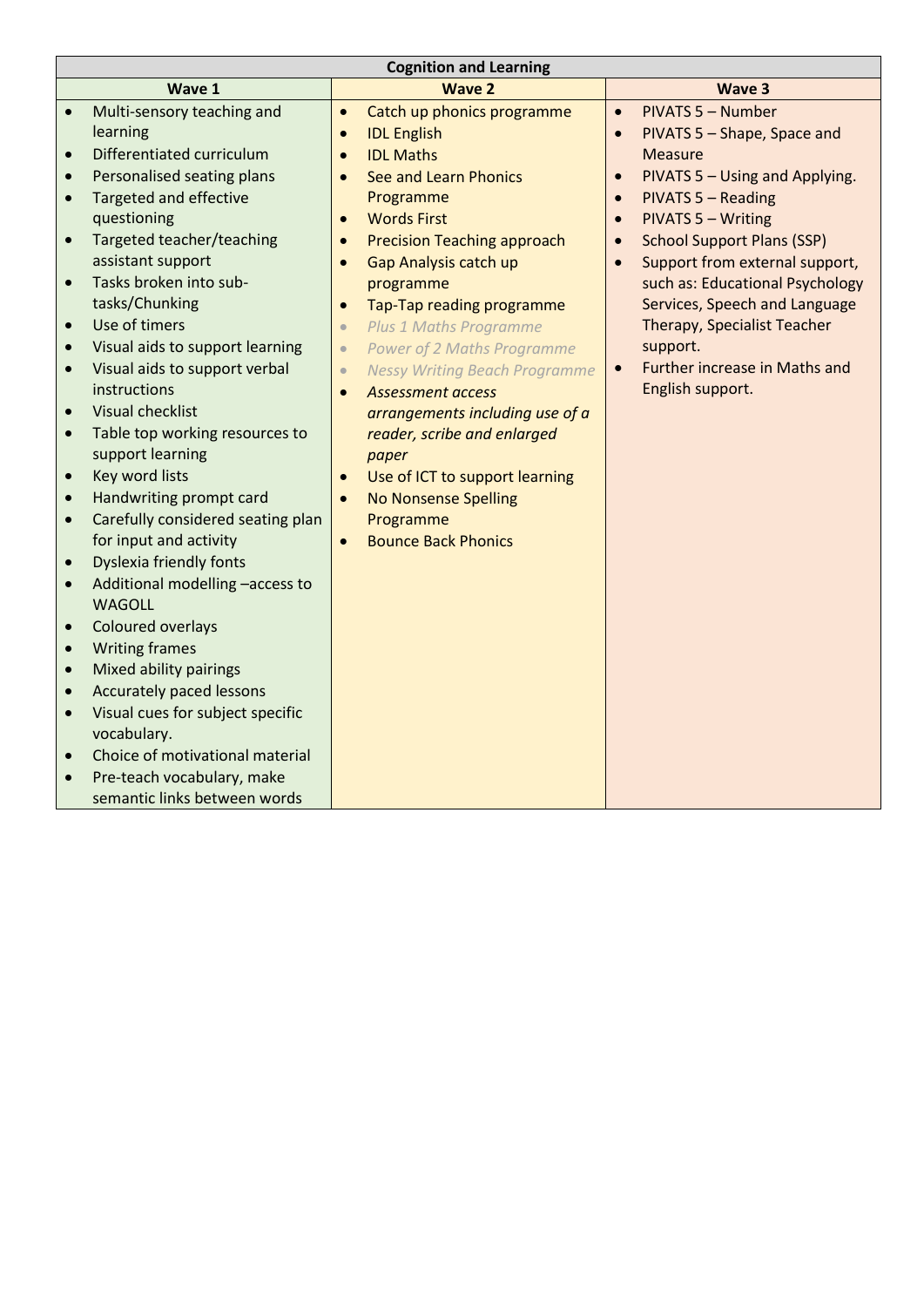| <b>Communication and Interaction</b> |                                                              |           |                                         |           |                                    |  |
|--------------------------------------|--------------------------------------------------------------|-----------|-----------------------------------------|-----------|------------------------------------|--|
|                                      | Wave 1                                                       |           | <b>Wave 2</b>                           |           | <b>Wave 3</b>                      |  |
|                                      | <b>Visual timetable</b>                                      | $\bullet$ | <b>Time To Talk programme</b>           | $\bullet$ | <b>School Support Plan (SSP)</b>   |  |
| $\bullet$                            | Now/Next timetable                                           | $\bullet$ | <b>Colourful semantics</b>              | $\bullet$ | <b>PIVATS 5 - Speaking</b>         |  |
| $\bullet$                            | Language rich environment -                                  | $\bullet$ | <b>Circle of Friends</b>                | $\bullet$ | <b>PIVATS 5 - Listening</b>        |  |
|                                      | adults to model language                                     | $\bullet$ | <b>Working Memory Games</b>             |           | Support from external support,     |  |
|                                      | Pre-teach for subject specific                               | $\bullet$ | <b>Lego Therapy</b>                     |           | such as: Educational Psychology    |  |
|                                      | vocabulary                                                   |           | In house Speech and Language            |           | Services, Speech and Language      |  |
| $\bullet$                            | Range of ways to present                                     |           | <b>Support</b>                          |           | <b>Therapy, Specialist Teacher</b> |  |
|                                      | information - mind maps, tables,                             | $\bullet$ | Social Stories for understanding        |           | support.                           |  |
|                                      | pictorial                                                    |           | specific social situations.             |           |                                    |  |
| $\bullet$                            | Encourage eye contact                                        |           | <b>Black Sheep Intervention Support</b> |           |                                    |  |
| $\bullet$                            | Say child's name prior to                                    | $\bullet$ | Use of ICT to support learning          |           |                                    |  |
|                                      | instructions/child to repeat back                            |           |                                         |           |                                    |  |
| $\bullet$                            | Reduce spoken language                                       |           |                                         |           |                                    |  |
| $\bullet$                            | Additional time for processing                               |           |                                         |           |                                    |  |
|                                      | and response                                                 |           |                                         |           |                                    |  |
| $\bullet$                            | Sentence stems for specific areas                            |           |                                         |           |                                    |  |
|                                      | to provide talking prompts                                   |           |                                         |           |                                    |  |
| $\bullet$                            | Multi-sensory teaching and                                   |           |                                         |           |                                    |  |
|                                      | learning                                                     |           |                                         |           |                                    |  |
|                                      | Differentiated curriculum                                    |           |                                         |           |                                    |  |
| $\bullet$                            | <b>Targeted and effective</b>                                |           |                                         |           |                                    |  |
|                                      | questioning                                                  |           |                                         |           |                                    |  |
|                                      | Targeted teacher/teaching                                    |           |                                         |           |                                    |  |
|                                      | assistant support                                            |           |                                         |           |                                    |  |
|                                      | Tasks broken into sub-                                       |           |                                         |           |                                    |  |
|                                      | tasks/Chunking                                               |           |                                         |           |                                    |  |
| $\bullet$                            | Use of timers                                                |           |                                         |           |                                    |  |
|                                      | Visual aids to support learning                              |           |                                         |           |                                    |  |
| $\bullet$                            | Visual aids to support verbal                                |           |                                         |           |                                    |  |
|                                      | instructions                                                 |           |                                         |           |                                    |  |
|                                      | Visual checklist                                             |           |                                         |           |                                    |  |
|                                      | Table top working resources to                               |           |                                         |           |                                    |  |
|                                      | support learning                                             |           |                                         |           |                                    |  |
| $\bullet$                            | Key word lists.                                              |           |                                         |           |                                    |  |
|                                      | Handwriting prompt card.                                     |           |                                         |           |                                    |  |
| $\bullet$                            | Carefully considered seating plan<br>for input and activity. |           |                                         |           |                                    |  |
|                                      | Dyslexia friendly fonts.                                     |           |                                         |           |                                    |  |
|                                      | Additional modelling -access to                              |           |                                         |           |                                    |  |
| $\bullet$                            | WAGOLL.                                                      |           |                                         |           |                                    |  |
|                                      | Coloured overlays.                                           |           |                                         |           |                                    |  |
| $\bullet$                            | Writing frames.                                              |           |                                         |           |                                    |  |
|                                      | Mixed ability pairings.                                      |           |                                         |           |                                    |  |
|                                      | Accurately paced lessons.                                    |           |                                         |           |                                    |  |
|                                      | Visual cues for subject specific                             |           |                                         |           |                                    |  |
|                                      | vocabulary.                                                  |           |                                         |           |                                    |  |
|                                      | Choice of motivational material.                             |           |                                         |           |                                    |  |
|                                      | Pre-teach vocabulary, make                                   |           |                                         |           |                                    |  |
|                                      | semantic links between words.                                |           |                                         |           |                                    |  |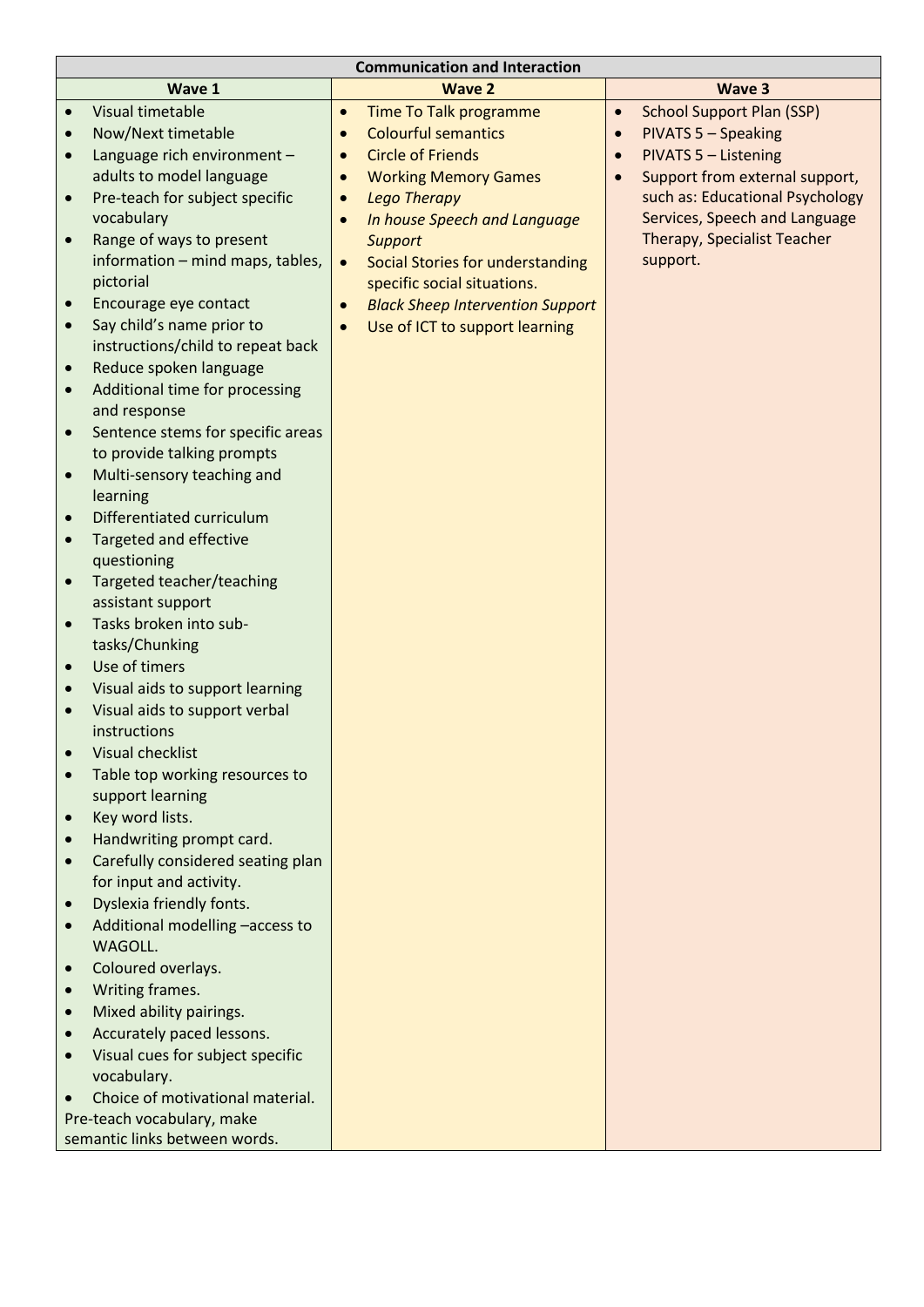| <b>Social, Emotional Mental Health</b> |                                     |           |                                   |           |                                         |  |
|----------------------------------------|-------------------------------------|-----------|-----------------------------------|-----------|-----------------------------------------|--|
|                                        | Wave 1                              |           | <b>Wave 2</b>                     |           | Wave 3                                  |  |
| $\bullet$                              | Consistent whole school and         | $\bullet$ | <b>Time To Talk</b>               | $\bullet$ | <b>School Support Plan (SSP)</b>        |  |
|                                        | class reward systems.               | $\bullet$ | <b>Circle of Friends</b>          | $\bullet$ | Play-therapy support                    |  |
| $\bullet$                              | Pre-teach. Clear understanding      | $\bullet$ | <b>Emotional Literacy Support</b> | $\bullet$ | <b>PIVATS 5 - PSED</b>                  |  |
|                                        | of routine and what to expect       |           | Programme                         | $\bullet$ | Support from external support,          |  |
|                                        | when there is a change in           | $\bullet$ | <b>Play-therapy Support</b>       |           | such as: Educational Psychology         |  |
|                                        | routine                             | $\bullet$ | <b>Achievement Book/Proud</b>     |           | Services, CAMHS, Golden Hill            |  |
|                                        | Clear boundaries and                |           | <b>Moments Book</b>               |           | <b>Inclusion Support Team, Children</b> |  |
|                                        | expectations of behaviour           | $\bullet$ | Personal reward system            |           | and Families Well-being Service,        |  |
|                                        | Reduce spoken language              | $\bullet$ | <b>Fiddle toys</b>                |           | Early Intervention Team,                |  |
| $\bullet$                              | Carefully considered seating plan   | $\bullet$ | <b>Social Stories</b>             |           | <b>Community Paediatrician</b>          |  |
|                                        | Tasks broken into sub-              | $\bullet$ | <b>Worry box</b>                  | $\bullet$ | <b>Support from School Nurse</b>        |  |
|                                        | tasks/Chunking                      | $\bullet$ | Targeted work on SEMH support     | $\bullet$ | Home/school communication               |  |
| $\bullet$                              | Use of timers                       |           | <b>Comic Strip conversations</b>  |           | book                                    |  |
| $\bullet$                              | Visual aids to support learning     |           |                                   | $\bullet$ | Structured play/lunch time              |  |
| $\bullet$                              | Visual aids to support verbal       |           |                                   |           | support                                 |  |
|                                        | instructions                        |           |                                   | $\bullet$ | Sensory diet                            |  |
|                                        | <b>Visual checklist</b>             |           |                                   | $\bullet$ | <b>Additional Transition Work</b>       |  |
| $\bullet$                              | Table top working resources to      |           |                                   |           | <b>SEMH APPs on ipad</b>                |  |
|                                        | support learning                    |           |                                   | $\bullet$ | <b>Peace Place</b>                      |  |
| $\bullet$                              | Visual timetable                    |           |                                   |           | Consideration and risk                  |  |
| $\bullet$                              | Now/Next timetable                  |           |                                   |           | assessment for whole school             |  |
|                                        | <b>Targeted PSHE lessons</b>        |           |                                   |           | events (sensory)                        |  |
| $\bullet$                              | <b>Behaviour logs analysis</b>      |           |                                   |           |                                         |  |
|                                        | <b>Personal Development Journal</b> |           |                                   |           |                                         |  |
|                                        |                                     |           |                                   |           |                                         |  |